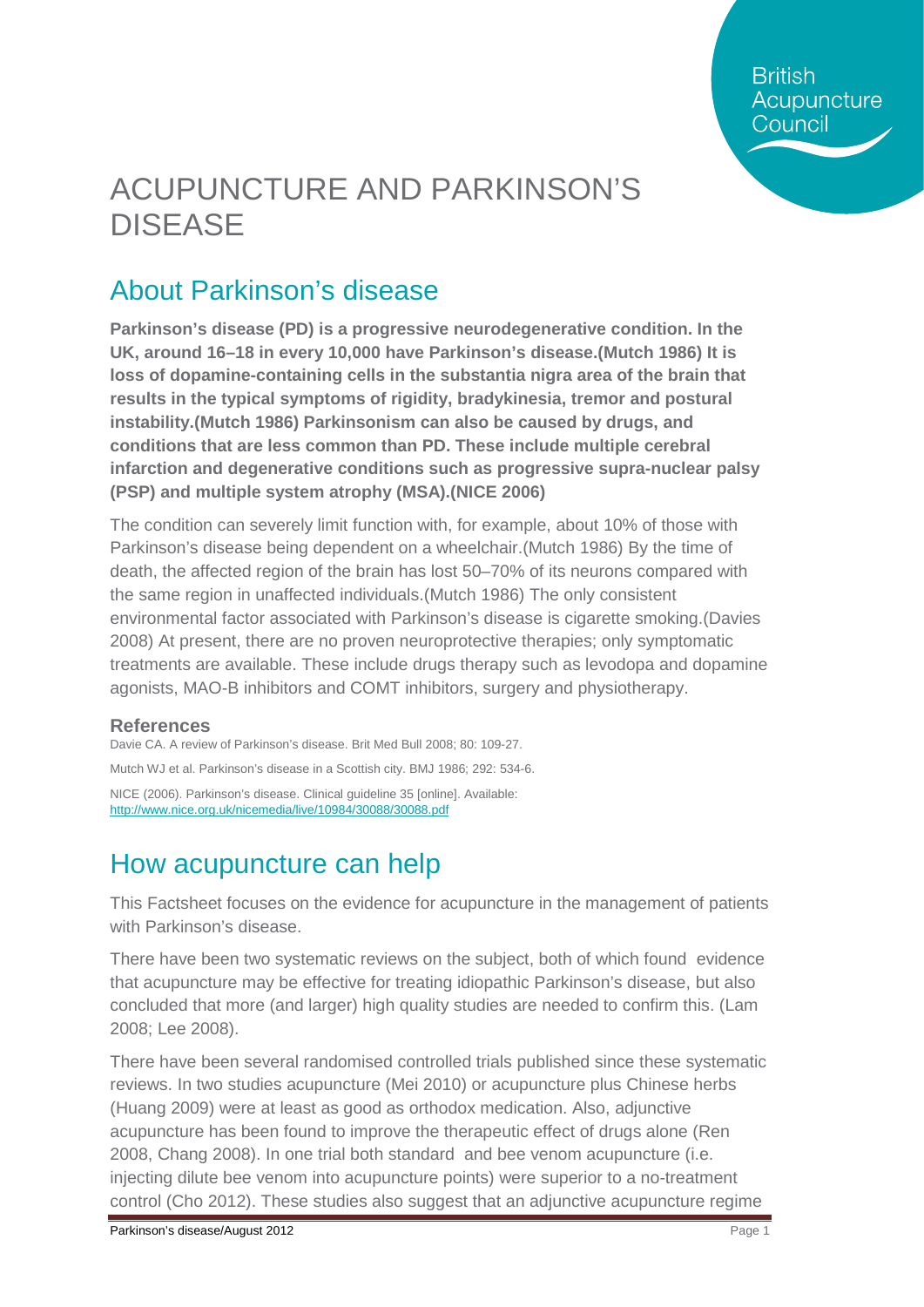could allow lower doses of medication to be used, and hence fewer side effects. However, the trials have continued to be small, and not replicated in the West, so the systematic review caveats still hold.

In general, acupuncture is believed to stimulate the nervous system and cause the release of neurochemical messenger molecules. The resulting biochemical changes influence the body's homeostatic mechanisms, thus promoting physical and emotional well-being.

Research has shown that acupuncture treatment may specifically help in the management of Parkinson's disease by:

- affecting neural mechanisms involving the basal ganglia-thalamocortical circuit of the brain (Chae 2009);
- increasing cerebral blood flow in the most affected hemisphere (Huang 2010):
- improving cerebral glucose metabolism (Huang 2009);
- enhancing synaptic dopamine availability, which may play a critical role in motor function improvement (Kim 2011a);
- attenuating neuronal damage and increasing the number of neurons in the substantia nigra (Yang 2011,Wang 2010);
- activating the PI3K/Akt signalling pathway (and hence regulating cellular survival) in the substantia nigra, (Kim 2011b);
- mobilising the antioxidant defence system (via substances such as superoxide dismutase) to protect neurons in the nigrostriatal system (Wang 2011, Yu 2010)
- acting on areas of the brain known to reduce sensitivity to pain and stress, as well as promoting relaxation and deactivating the 'analytical' brain, which is responsible for anxiety and worry (Hui 2010; Hui 2009);
- increasing the release of adenosine, which has antinociceptive properties (Goldman 2010).

## About traditional acupuncture

Acupuncture is a tried and tested system of traditional medicine, which has been used in China and other eastern cultures for thousands of years to restore, promote and maintain good health. Its benefits are now widely acknowledged all over the world, and in the past decade traditional acupuncture has begun to feature more prominently in mainstream healthcare in the UK. In conjunction with needling, the practitioner may use techniques such as moxibustion, cupping, massage or electro-acupuncture. They may also suggest dietary or lifestyle changes.

Traditional acupuncture takes a holistic approach to health and regards illness as a sign that the body is out of balance. The exact pattern and degree of imbalance is unique to each individual. The traditional acupuncturist's skill lies in identifying the precise nature of the underlying disharmony and selecting the most effective treatment.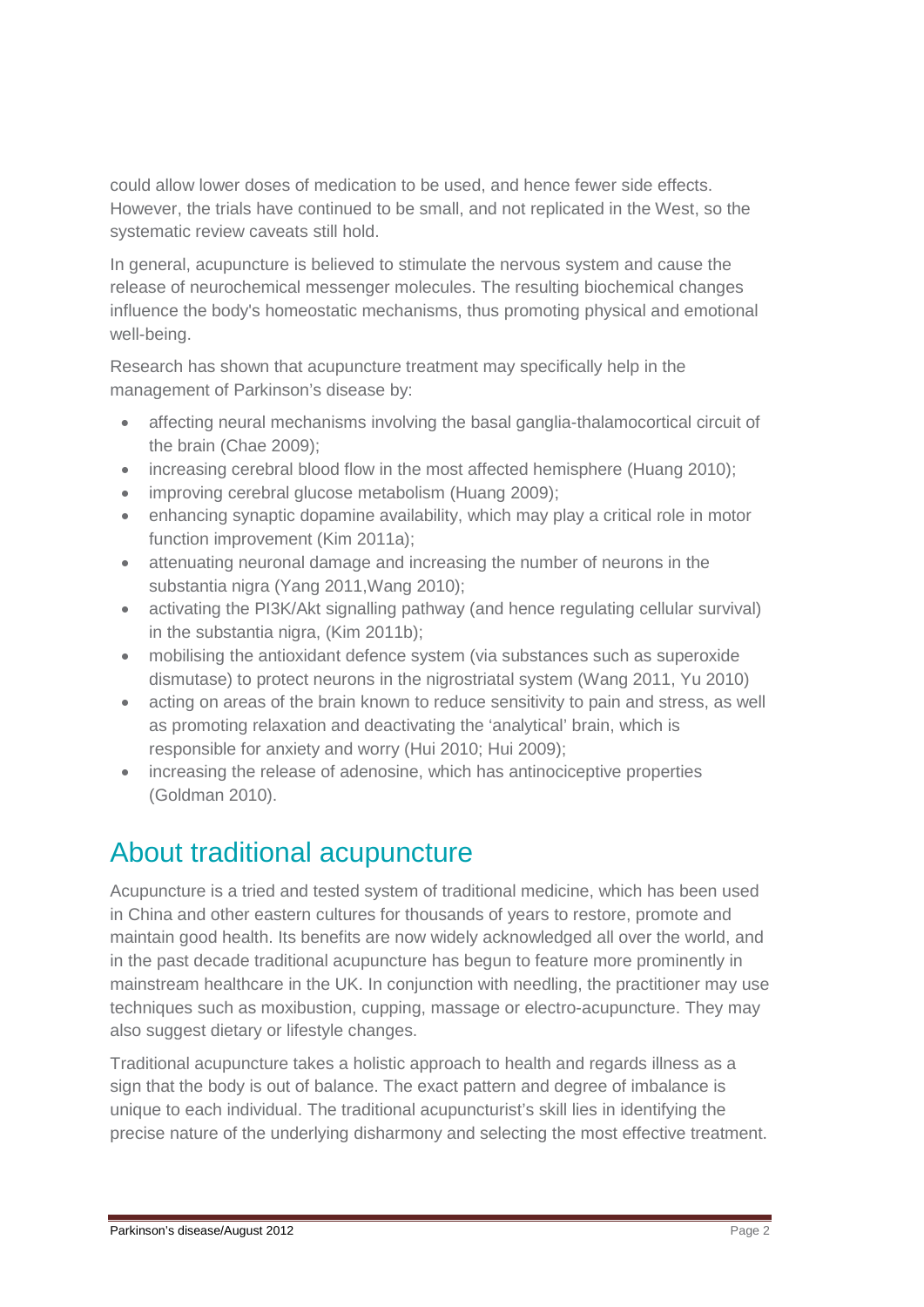The choice of acupuncture points will be specific to each patient's needs. Traditional acupuncture can also be used as a preventive measure to strengthen the constitution and promote general wellbeing.

An increasing weight of evidence from Western scientific research (see overleaf) is demonstrating the effectiveness of acupuncture for treating a wide variety of conditions. From a biomedical viewpoint, acupuncture is believed to stimulate the nervous system, influencing the production of the body's communication substances – hormones and neurotransmitters. The resulting biochemical changes activate the body's selfregulating homeostatic systems, stimulating its natural healing abilities and promoting physical and emotional wellbeing.

### About the British Acupuncture Council

With over 3000 members, the British Acupuncture Council (BAcC) is the UK's largest professional body for traditional acupuncturists. Membership of the BAcC guarantees excellence in training, safe practice and professional conduct. To find a qualified traditional acupuncturist, contact the BAcC on 020 8735 0400 or visit [www.acupuncture.org.uk](http://www.acupuncture.org.uk/)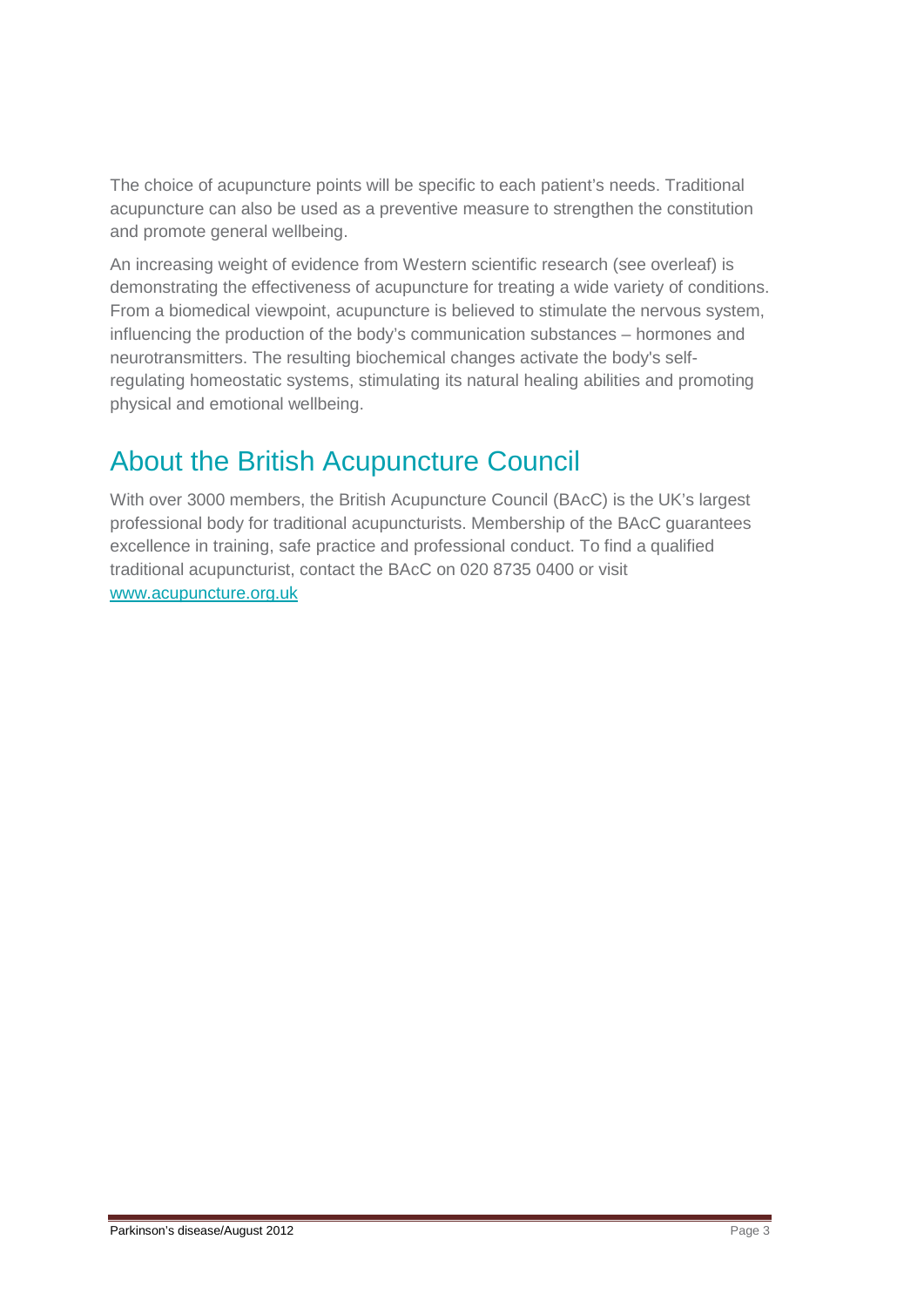# ACUPUNCTURE AND PARKINSON'S DISEASE

### The evidence

| <b>Research</b>                                                                                                                                                | <b>Conclusion</b>                                                                                                                                                                                                                                                                                                                                                                                                                                                                                                                                                                                                                                                                                                                                                                                                                                                                                                                                                                                                                                                     |
|----------------------------------------------------------------------------------------------------------------------------------------------------------------|-----------------------------------------------------------------------------------------------------------------------------------------------------------------------------------------------------------------------------------------------------------------------------------------------------------------------------------------------------------------------------------------------------------------------------------------------------------------------------------------------------------------------------------------------------------------------------------------------------------------------------------------------------------------------------------------------------------------------------------------------------------------------------------------------------------------------------------------------------------------------------------------------------------------------------------------------------------------------------------------------------------------------------------------------------------------------|
| <b>Systematic reviews</b>                                                                                                                                      |                                                                                                                                                                                                                                                                                                                                                                                                                                                                                                                                                                                                                                                                                                                                                                                                                                                                                                                                                                                                                                                                       |
| Lam YC et al. Efficacy and safety of<br>acupuncture for idiopathic Parkinson's<br>disease: a systematic review. J Altern<br>Complement Med. 2008;14(6):663-71. | A systematic review that assessed the efficacy and safety of<br>acupuncture therapy (monotherapy or adjuvant therapy),<br>compared with placebo, conventional interventions, or no<br>treatment in treating patients with idiopathic Parkinson's disease.<br>Ten randomised controlled trials were included, each using a<br>different set of acupoints and manipulation of needles. Nine of<br>the trials claimed a statistically significant positive effect from<br>acupuncture as compared with their control; only one indicated<br>that there were no statistically significant differences for all<br>variables measured. Only 2 studies described details about<br>adverse events. The reviewers concluded that there is evidence<br>indicating that acupuncture may be effective for treating<br>idiopathic Parkinson's disease. However, they stated that the<br>results were limited by methodological flaws in the studies, and<br>missing information about allocation concealment, number of<br>dropouts, and blinding methods.                         |
| Lee MS et al. Effectiveness of<br>acupuncture for Parkinson's disease: a<br>systematic review. Mov Disord.<br>2008;23(11):1505-15.                             | A systematic review that assessed the clinical evidence for or<br>against acupuncture as a treatment for Parkinson's disease<br>(PD). Eleven randomised controlled trials were included. Three<br>assessed the effectiveness of acupuncture on Unified<br>Parkinson's Disease Rating Scale (UPDRS) compared with<br>placebo acupuncture. A meta-analysis of these studies showed<br>no significant effect. Another 6 trials compared the effects of<br>acupuncture plus conventional drugs on symptoms of PD with<br>drugs only. A meta-analysis of 2 of these studies suggested a<br>positive effect of scalp acupuncture (1.46, 95% CI = 1.15 to<br>1.87). Two further trials tested acupuncture versus no treatment.<br>The meta-analysis of these studies also suggested beneficial<br>effects of acupuncture. The reviewers concluded that the<br>evidence for the effectiveness of acupuncture for treating PD is<br>not convincing because the number and quality of trials, as well<br>as their total sample size are too low to draw any firm<br>conclusion. |

#### **Randomised controlled trials**

Cho SY et al. Effectiveness of acupuncture and bee venom acupuncture in idiopathic Parkinson's disease. Parkinsonism Relat Disord. 2012 May 24. [Epub ahead of print]

A randomised controlled trial that explored the effectiveness of both acupuncture and bee venom acupuncture as adjuvant therapies for idiopathic Parkinson's disease. Forty-three adults were assigned to 1 of 3 groups: acupuncture, bee venom acupuncture, or a control group that did not receive any treatment. Participants in the bee venom acupuncture group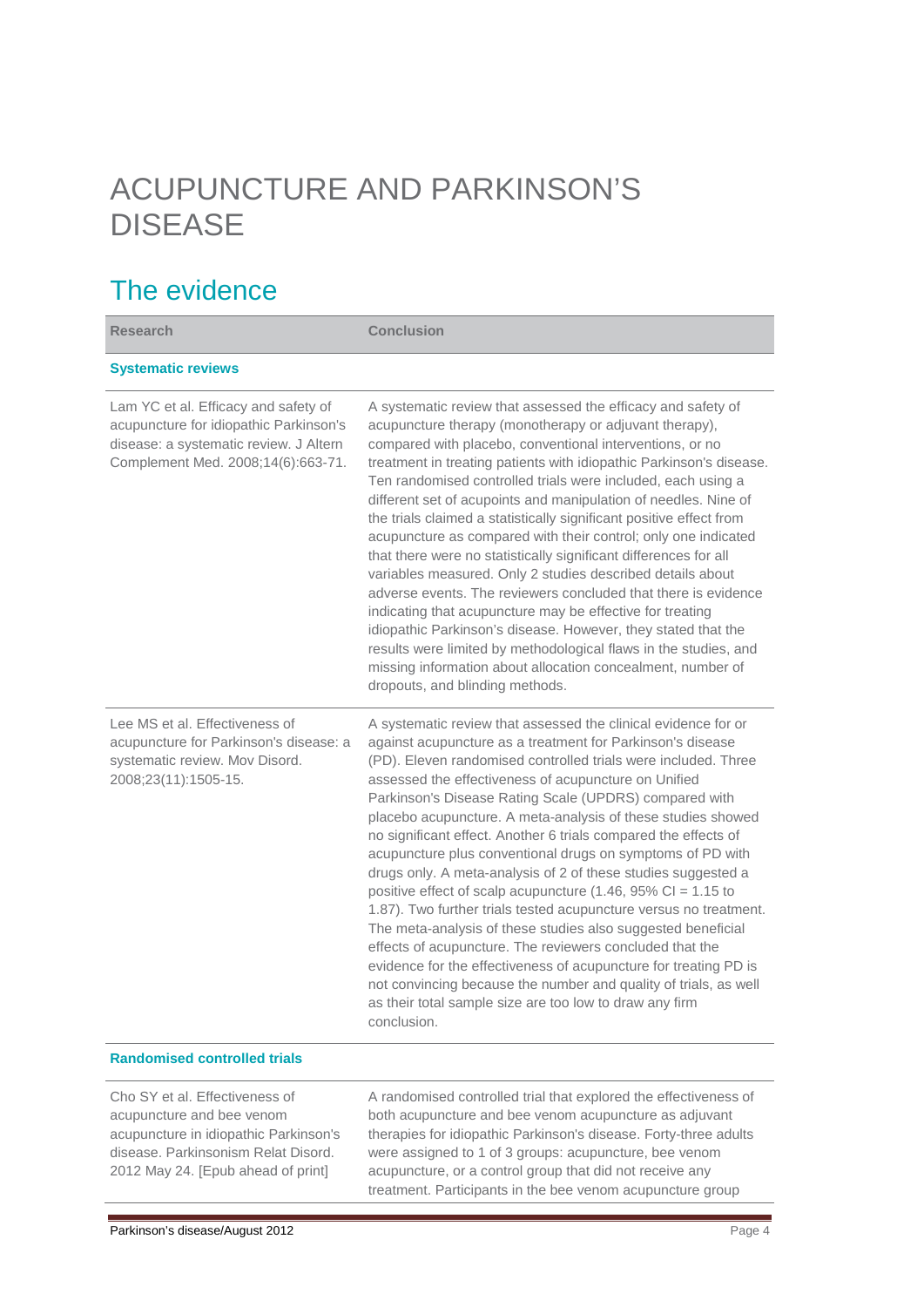|                                                                                                                                                                                                                 | showed significant improvement on the Unified Parkinson's<br>Disease Rating Scale (total score, as well as parts II and III<br>individually), the Berg Balance Scale, and the 30m walking time.<br>When compared to the control group, the bee venom<br>acupuncture group experienced significantly greater<br>improvement on the Unified Parkinson's Disease Rating Scale.<br>In the acupuncture group, the Unified Parkinson's Disease<br>Rating Scale (part III and total scores) and the Beck Depression<br>Inventory showed significant improvement. The control group<br>showed no significant changes in any outcome after 8 weeks.<br>The researchers concluded that both acupuncture and bee<br>venom acupuncture showed promising results as adjuvant<br>therapies for Parkinson's disease. |
|-----------------------------------------------------------------------------------------------------------------------------------------------------------------------------------------------------------------|-------------------------------------------------------------------------------------------------------------------------------------------------------------------------------------------------------------------------------------------------------------------------------------------------------------------------------------------------------------------------------------------------------------------------------------------------------------------------------------------------------------------------------------------------------------------------------------------------------------------------------------------------------------------------------------------------------------------------------------------------------------------------------------------------------|
| Mei CM et al. Clinical observation on<br>the therapeutic effect of acupuncturing<br>the paravertebral points on Parkinson's<br>disease (PD). International Journal of<br>Clinical Acupuncture 2010;19(4):143-4. | A randomised controlled trial that looked at the clinical effects of<br>acupuncture in 48 patients with Parkinson's disease compared<br>with a control group who received Madopar. The clinical effects<br>were assessed with the Improved Webster Scale, and the<br>differences of the curative effects were compared between the 2<br>groups. The therapeutic effects of acupuncture were found to be<br>as good as Western medicine treatment, with fewer side effects.                                                                                                                                                                                                                                                                                                                            |
| Huang W-Y et al. Clinical observation of<br>combined acupuncture and herbs in<br>treating Parkinson's disease. Journal of<br>Acupuncture and Tuina Science.<br>2009;7:33-36.                                    | A randomised controlled trial that observed the clinical efficacy of<br>linear scalp-acupuncture combined with herbs in the treatment of<br>Parkinson's disease (PD). One hundred and fifty patients were<br>allocated to 1 of 4 groups: group A was treated with linear scalp-<br>acupuncture plus Chinese herbs; group B was treated only with<br>linear scalp-acupuncture; group C was treated only with herbs;<br>group D, were treated with dopamine. The total response rate<br>was 89.8% in group A compared to 86.4% in group D (p>0.05),<br>and higher than 65.0% in group C ( $p<0.01$ ). The researchers<br>concluded that linear scalp-acupuncture combined with herbs is<br>quite effective in the treatment of Parkinson's disease.                                                     |
| Ren XM. Fifty cases of Parkinson's<br>disease treated by acupuncture<br>combined with madopar. J Tradit Chin<br>Med. 2008;28(4):255-7.                                                                          | A randomised controlled trial that compared acupuncture plus<br>Madopar with Madopar alone in 80 patinets with Parkinson's<br>disease. A total effective rate of 92% was achieved with obvious<br>alleviation of motor disorder in the combined treatment group,<br>which was significantly higher than that in the Madopar alone<br>group (p<0.05). The researchers concluded that acupuncture<br>can enhance the therapeutic effects of western medicine and<br>lessen the dose of the medicine needed.                                                                                                                                                                                                                                                                                             |
| Chang XH et al. Observation on<br>therapeutic effect of acupuncture<br>combined with medicine on Parkinson<br>disease. [Article in Chinese] Zhongguo<br>Zhen Jiu. 2008;28(9):645-7.                             | A randomised controlled trial that assessed therapeutic effect of<br>acupuncture as an adjunct to Madopar in 60 people with<br>Parkinson's disease (PD). The control group was given Madopar<br>alone. The total improvement rate of 80.0% in the acupuncture<br>plus medication group was significantly higher than 60.0% in the<br>medication group (p<0.05); the decrease in the cumulative score<br>of the Parkinson's disease function rating scale (modified<br>UPDRS) was better in the acupuncture plus medication group<br>than that in the medication group (p<0.05). The researchers<br>concluded that acupuncture has a beneficial therapeutic effect in<br>Parkinson's disease.                                                                                                          |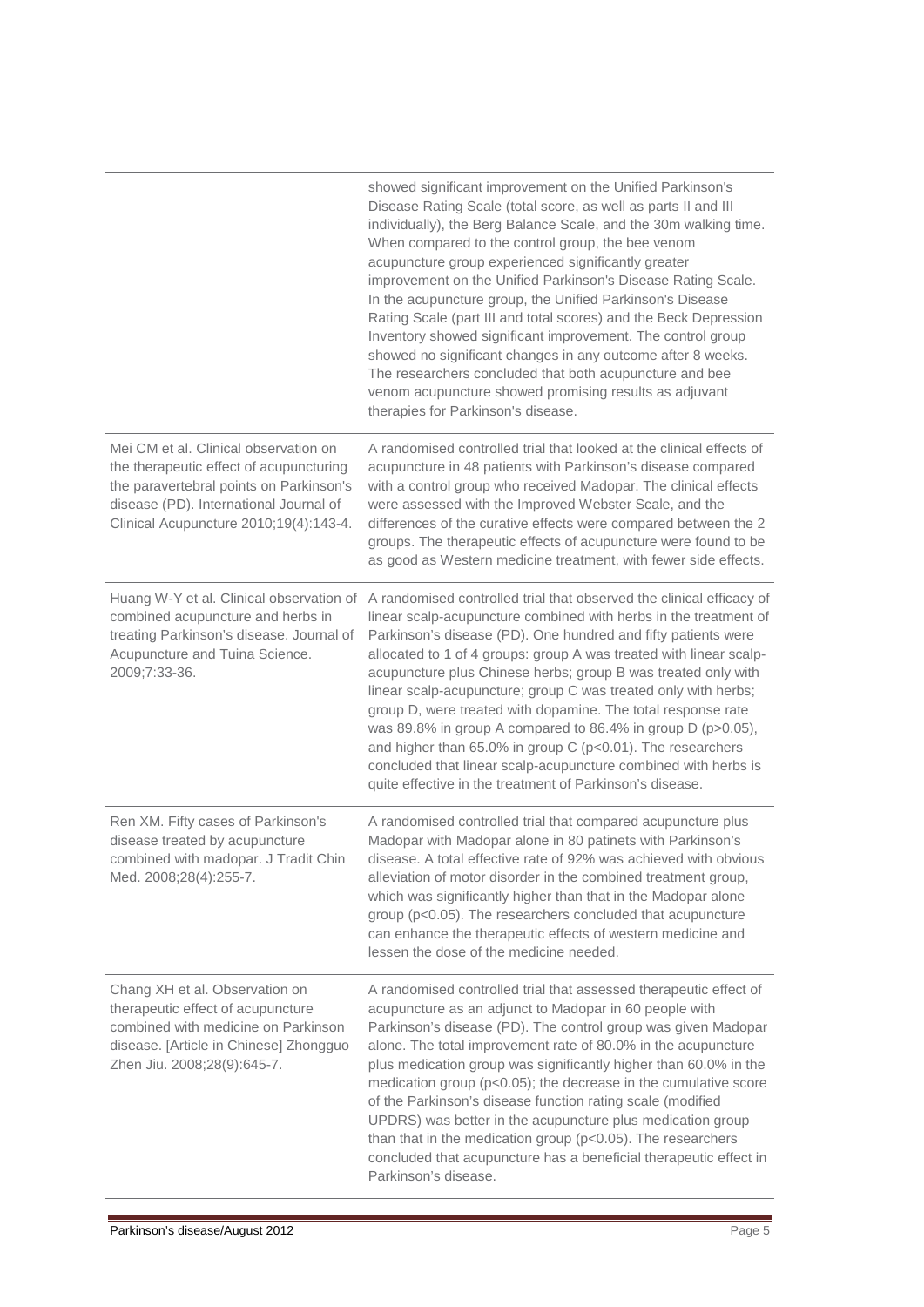#### **Physiology and animal studies**

| Kim SN et al. Acupuncture enhances<br>the synaptic dopamine availability to<br>improve motor function in a mouse<br>model of Parkinson's disease. PLoS<br>One. 2011;6(11):e27566. Epub 2011a<br>Nov 22.                                                                            | A study that investigated whether acupuncture treatment<br>affected dopamine neurotransmission in a Parkinson's disease<br>mouse model using 1-methyl-4-phenyl-1,2,3,6-tetrahydropyridine<br>(MPTP). Acupuncture was found to improve motor function with<br>accompanying dopaminergic neuron protection against MPTP,<br>but did not restore striatal dopamine depletion. Instead,<br>acupuncture treatment increased dopamine release that in turn,<br>may lead to the enhancement of dopamine availability in the<br>synaptic cleft. Moreover, acupuncture treatment mitigated<br>MPTP-induced abnormal postsynaptic changes, suggesting that<br>it may increase postsynaptic dopamine neurotransmission and<br>facilitate the normalisation of basal ganglia activity. The<br>researchers concluded that results suggest that the<br>acupuncture-induced enhancement of synaptic dopamine<br>availability may play a critical role in motor function improvement<br>against MPTP. |
|------------------------------------------------------------------------------------------------------------------------------------------------------------------------------------------------------------------------------------------------------------------------------------|---------------------------------------------------------------------------------------------------------------------------------------------------------------------------------------------------------------------------------------------------------------------------------------------------------------------------------------------------------------------------------------------------------------------------------------------------------------------------------------------------------------------------------------------------------------------------------------------------------------------------------------------------------------------------------------------------------------------------------------------------------------------------------------------------------------------------------------------------------------------------------------------------------------------------------------------------------------------------------------|
| Kim SN et al. Phosphatidylinositol 3-<br>kinase/Akt signaling pathway mediates<br>acupuncture-induced dopaminergic<br>neuron protection and motor function<br>improvement in a mouse model of<br>Parkinson's disease. Int J Neurosci.<br>2011;121(10):562-9. Epub 2011b Jul<br>19. | A study that investigated the effects and the underlying<br>mechanism of acupuncture in a mouse model of PD using<br>MPTP. MPTP-induced impairment of Akt activation, but not<br>MPTP-induced c-Jun activation, was effectively restored by<br>acupuncture treatment in the substantia nigra. Specific inhibition<br>of the phosphatidylinositol 3-kinase (PI3K)/Akt signalling<br>pathway by intranasal administration of LY294002, significantly<br>blocked acupuncture-induced dopaminergic neuron protection<br>and motor function improvement. The researchers concluded<br>that the results provide evidence that PI3K/Akt signalling<br>pathway may play a central role in the mechanism underlying<br>acupuncture-induced benefits in mice with induced<br>Parkinsonism.                                                                                                                                                                                                      |
| retained acupuncture in neurotoxin-<br>induced Parkinson's disease mice.<br>Brain Behav Immun, 2011<br>Oct;25(7):1452-9. Epub 2011 Jun 12.                                                                                                                                         | Yang JL et al. Neuroprotection effects of A study that investigated the role of retained acupuncture (RA) in<br>neurotoxin-induced Parkinson's disease (PD) mice. The number<br>of tyrosine hydroxylase (TH+) neurons and the expression of TH<br>proteins were significantly higher with retained acupuncture than<br>with sham acupuncture or electroacupuncture. Retained<br>acupuncture also increased the uptake of [(123)I] IBZM into the<br>triatum compared with sham acupuncture. The researchers<br>concluded that retained acupuncture possibly attenuates<br>neuronal damage in MPTP-induced PD mice, which suggests it<br>may be useful as a complementary strategy when treating<br>human PD.                                                                                                                                                                                                                                                                           |
| Wang H et al. The antioxidative effect of<br>electro-acupuncture in a mouse model<br>of Parkinson's disease. PLoS One.<br>2011;6(5):e19790. Epub 2011 May 23.                                                                                                                      | A study that administered 100 Hz EA stimulation at two<br>acupoints to MPTP treated mice. It found that, in the striatum of<br>mice, the EA stimulation effectively inhibited the production of<br>hydrogen peroxide and malonaldehyde, and increased<br>glutathione concentration and total superoxide dismutase activity<br>through biochemical methods. However, it decreased glutathione<br>peroxidase activity via biochemical analysis and did not affect<br>the level of 1-methyl-4-phenylpyridinium in the striatum. The<br>researchers concluded that the data suggest that 100 Hz EA                                                                                                                                                                                                                                                                                                                                                                                        |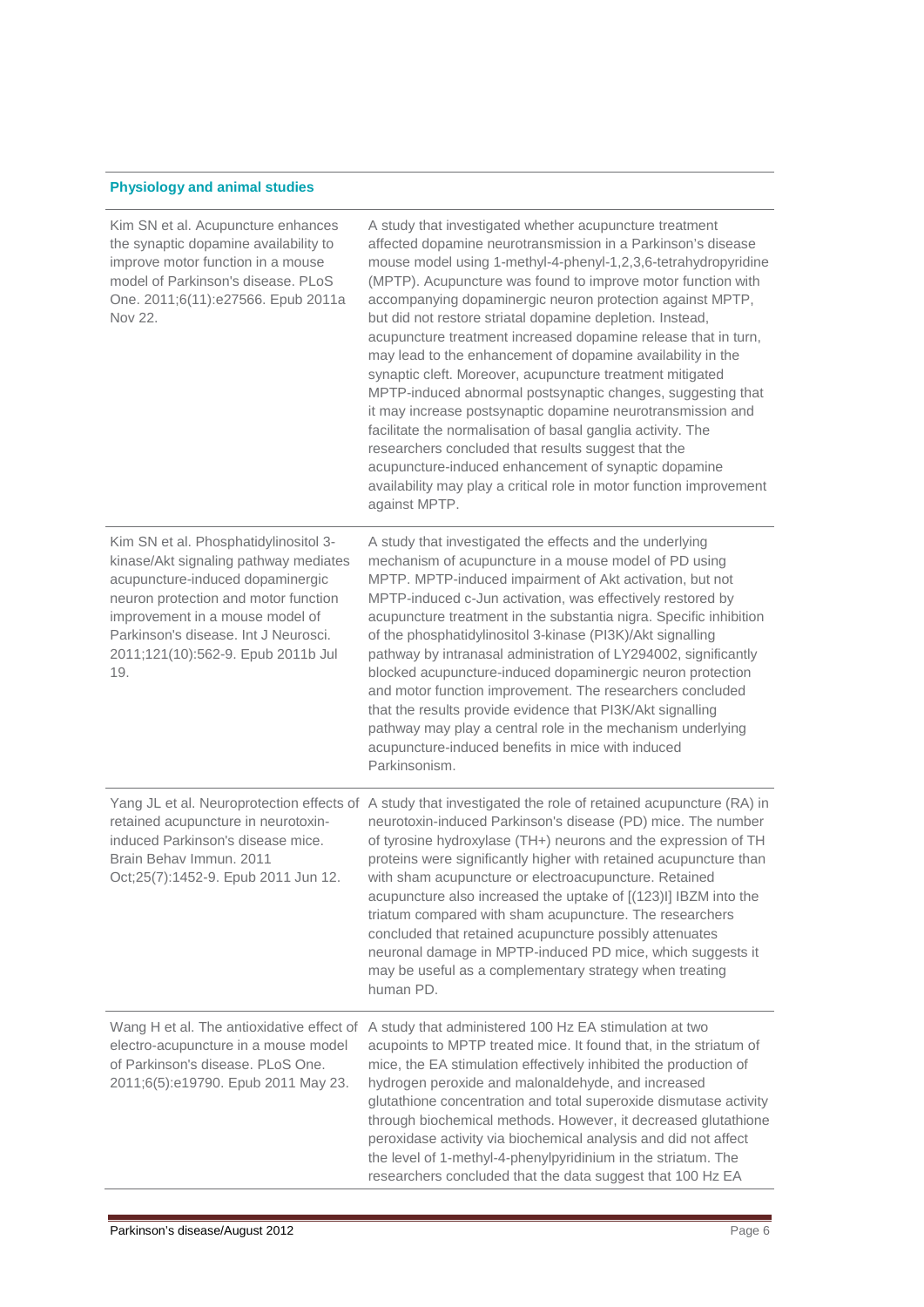|                                                                                                                                                                                                                   | stimulation in the MPTP model of PD has anti-oxidative effects.                                                                                                                                                                                                                                                                                                                                                                                                                                                                                                                                                                                                                                                                                                                                                                                                                                                                                                                                     |
|-------------------------------------------------------------------------------------------------------------------------------------------------------------------------------------------------------------------|-----------------------------------------------------------------------------------------------------------------------------------------------------------------------------------------------------------------------------------------------------------------------------------------------------------------------------------------------------------------------------------------------------------------------------------------------------------------------------------------------------------------------------------------------------------------------------------------------------------------------------------------------------------------------------------------------------------------------------------------------------------------------------------------------------------------------------------------------------------------------------------------------------------------------------------------------------------------------------------------------------|
| Wang YC et al. Effect of<br>electroacupuncture on morphological<br>changes and apoptosis of substantia<br>nigra cells in Parkinson's disease rats.<br>[Article in Chinese] Zhen Ci Yan Jiu.<br>2010;35(6):415-21. | A study that looked at the influence of electroacupuncture (EA)<br>on morphological changes and apoptotic percentage of<br>substantia nigra cells in rats. The results showed that<br>electroacupuncture therapy can significantly increase the<br>number of neurons in the substantia nigra and the density of<br>striatum nerve fibres, and reduce the apoptotic percentage of<br>substantia nigra cells in Parkinsonian rats, which may contribute<br>to its effect in relieving Parkinson's disease.                                                                                                                                                                                                                                                                                                                                                                                                                                                                                            |
| Yu YP et al. Acupuncture inhibits<br>oxidative stress and rotational behavior<br>in 6-hydroxydopamine lesioned rat.<br>Brain Res. 2010 Jun 8;1336:58-65.<br>Epub 2010 Apr 24.                                     | A study that evaluated the status of oxidative stress, as well as<br>the antioxidant enzyme response, and the role of acupuncture<br>stimulation on regulating oxidative stress in the nigrostriatal<br>system in the lesioned rat. Brain malondialdehyde (MDA) levels<br>significantly increased, while glutathione (GSH) levels were<br>decreased in impaired groups with 6-hydroxydopamine (6-<br>OHDA) injection only, accompanied by a marked reduction in the<br>level of superoxide dismutase (SOD) and glutathione peroxidase<br>(GSH-Px). The levels of oxidative stress related parameters,<br>except catalase (CAT), as well as the rotational asymmetry,<br>were reversed by acupuncture stimulation. These results<br>showed that acupuncture treatment displayed anti-oxidative<br>and/or neuroprotective properties in the 6-OHDA lesioned rat<br>and these protective properties might be mediated, at least in<br>part, by involving regulation of the antioxidant defence system. |
| Huang Y et al. Complementary<br>acupuncture in Parkinson's disease: a<br>spect study. Int J Neurosci.<br>2010;120(2):150-4.                                                                                       | The effects of adjunctive acupuncture in Parkinson's disease<br>were studied using single photon emission computed<br>tomography (SPECT) measures of 99mTc-ECD and 99mTc-<br>TRODAT-4, before and after treatment. Ten patients were<br>randomly assigned to receive levodopa alone (controls) or<br>levodopa and complementary scalp electroacupuncture.<br>Treatment with levodopa alone did not change regional cerebral<br>blood flow (rCBF), but it did increase basal ganglion dopamine<br>transporter (DAT) activity in the most affected hemisphere.<br>Patients who received levodopa plus acupuncture had increased<br>rCBF in the frontal lobe, the occipital lobe, the basal ganglion,<br>and the cerebellum in the most affected hemisphere as<br>compared to baseline, but there were no changes in basal<br>ganglia DAT levels. The researchers concluded that adjunctive<br>acupuncture treatment in Parkinson's disease may affect rCBF<br>but not basal ganglion DAT.             |
| Hui KK et al. Acupuncture, the limbic<br>system, and the anticorrelated networks<br>of the brain. Auton Neurosci 2010; 157:<br>81-90.                                                                             | Studies have shown that acupuncture stimulation, when<br>associated with sensations comprising deqi, evokes deactivation<br>of a limbic-paralimbic-neocortical network, as well as activation<br>of somatosensory brain regions. These networks closely match<br>the default mode network and the anti-correlated task-positive<br>network. The effect of acupuncture on the brain is integrated at<br>multiple levels, down to the brainstem and cerebellum and<br>appears to go beyond either simple placebo or somatosensory<br>needling effects. Needling needs to be done carefully, as very<br>strong or painful sensations can attenuate or even reverse the<br>desired effects. Their results suggest that acupuncture mobilises                                                                                                                                                                                                                                                            |